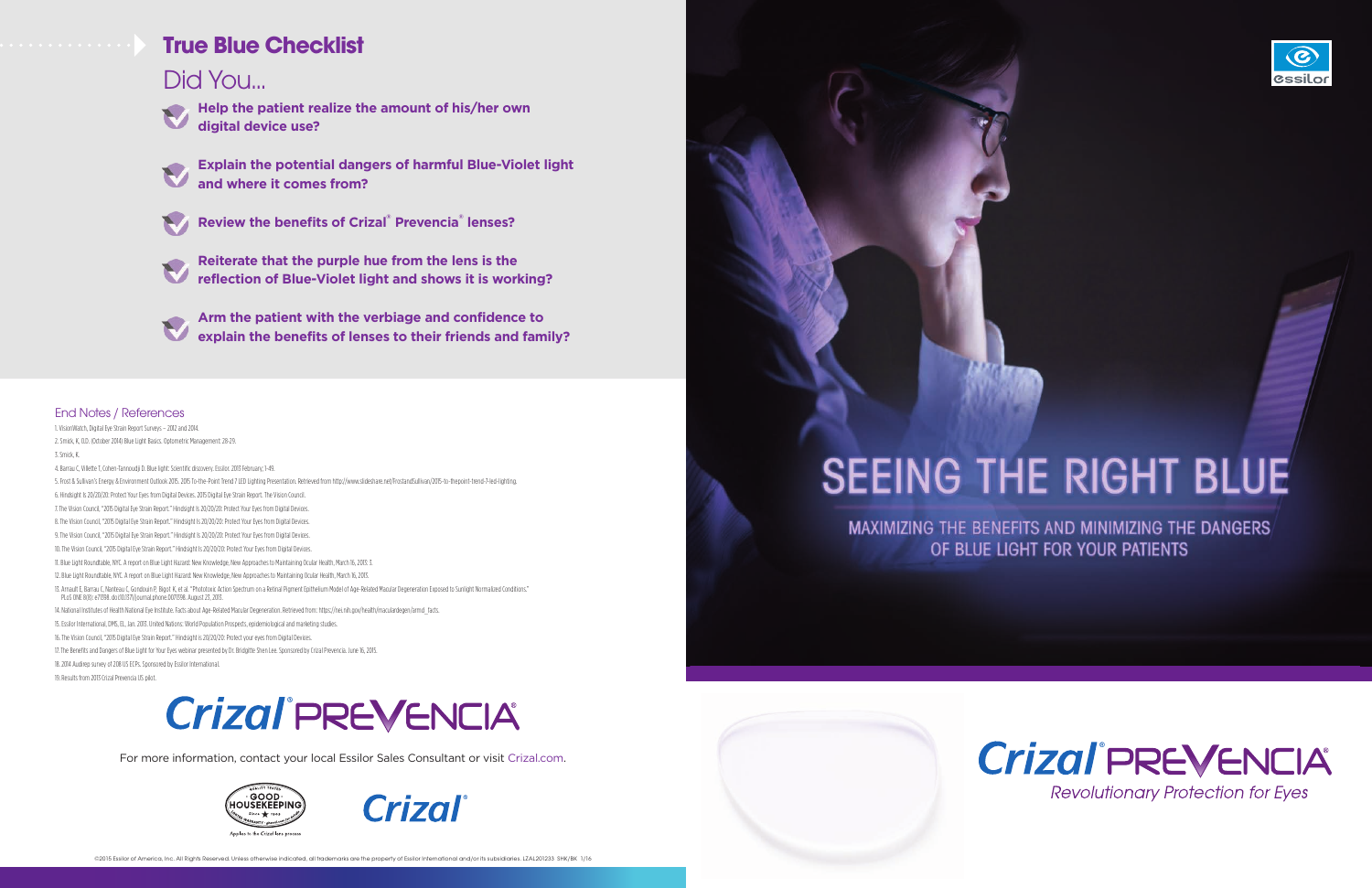As the U.S. moves toward more energy-efficient lighting sources, such as compact fluorescent bulbs (CFLs) and light-emitting diodes (LEDs), blue light surrounds us even more. $^3$  CFLs contain 25 percent blue light and LEDs have 35 percent blue light. $^4$ In fact, the cooler the white LED the higher the proportion of blue light. LED lighting is expected to reach 84 percent market penetration worldwide by 2020.

Sunlight is one source of blue light. The amount of blue light exposure from sunlight varies depending on a person's geographic location, the time of day and the weather. Blue light from sunlight also reaches indoors through windows.

Another source of blue light is the technology we use. Digital devices of all kinds emit blue light from their screens. Smartphones, tablets and e-readers, desktop and laptop computers, video games, televisions and other electronic devices are all sources. People of all ages use digital devices and, according to The Vision Council, digital device use has increased each year since the organization first conducted a survey about the topic in 2012.<sup>6</sup>

Another significant source of blue light exposure is indoor artificial lighting, so being indoors and away from the sun doesn't eliminate blue light exposure.

### Blue Light is Everywhere, Exposure is Increasing

From the moment we're born, our eyes are exposed to blue light. This cumulative exposure comes through both outdoor and indoor environments. Add to this the escalation of modern digital device use, $^\dagger$  and direct exposure to blue light over our lifetimes is more than ever before. $2$ 

> Average times each day people look at their mobile devices.

| $\rule{1em}{0.15mm}$ $\vee$ ISIBLE $-$ |                         |
|----------------------------------------|-------------------------|
| 495 <sub>nm</sub><br>n                 | 780nm                   |
| <b>HT</b>                              |                         |
|                                        | <b>Beneficial Light</b> |
| e-Turquoise)                           | (rest of visible light) |

Make no mistake, not all blue light is bad light. There are many blues on the electromagnetic spectrum, from Blue-Turquoise light to Blue-Violet light, all of which are high-energy visible (HEV) light. $11$ 



What is now believed to be "beneficial blue light," sometimes referred to as "healthy blue," is the Blue-Turquoise light located on the electromagnetic spectrum at the 465nm-495nm ranges. It is believed to have positive effects on the body, such as regulating a person's sleep/wake cycle, contributing to memory and cognitive performance, regulating body temperature, and enhancing mood. Blue-Turquoise light is also essential for color perception and visual acuity.<sup>12</sup>

The "digital age" harkens efficiency, accessibility and connectivity … but also a lifetime of exposure to potentially damaging Blue-Violet light, a component of the blue light spectrum.

### Facts About Today's Digital Lifestyle

devices each day.

100+

## The Good and the Bad of Blue

### Blue-Turquoise Light



"We must allow the good blue light to come through," explains Dr. Kirk Smick, chief of optometry services at Clayton Eye Center in Morrow, GA. "It is so important to know the differences in blue light, to identify the healthy blue and the harmful blue. That's the only way we can protect our patients' eyes now for the future."

**1**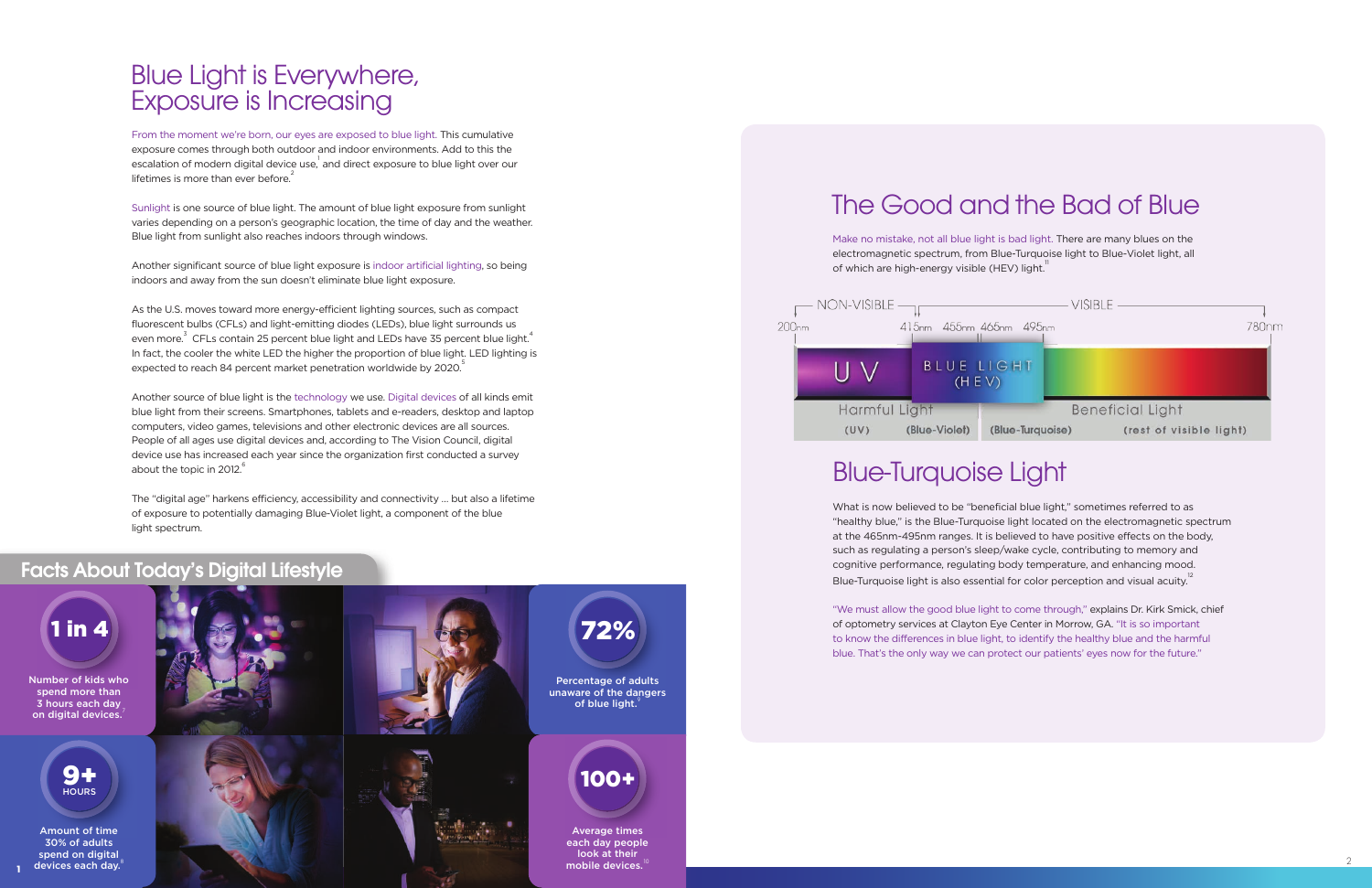### Blue-Violet Light

On the flipside, what is now believed to be "harmful blue light" is identified as Blue-Violet light, which is located at the 415nm-455nm range on the visible light portion of the electromagnetic spectrum. In 2012, Essilor partnered with the Paris Vision Institute to conduct a study that resulted in a breakthrough discovery of those precise bands of Blue-Violet light that are likely to be most harmful to retinal cells. Scientists from the Paris Vision Institute developed "a unique illumination system that allowed cultured porcine [swine] retinal cells to be exposed to narrow (10nm) bands of light."<sup>12</sup> Using this experimental laboratory test system, the scientists found that most retinal cell death occurred when exposed to Blue-Violet bands between 415nm-455nm, with a peak at 435nm. $^{13}$ 

Harmful blue light, the Blue-Violet light, has been linked to retinal disorders such as age-related macular degeneration (AMD), $^{13}$  which is a leading cause of vision loss in adults over the age of 50. $14$ 



\*Based on in vitro test on porcine (pig) cells (2013)

"Optometrists and dispensers must educate themselves and become knowledgeable about the potential impact of different wavelengths of blue light. Once I started to learn the science behind harmful Blue-Violet light and started to survey patients about their digital device use, I realized the seriousness," states Dr. Matthew Geller of Complete Family Vision Care in San Diego. "I almost felt bad for not recommending the right protective lens for my patients earlier."

With an aging global population, the occurrence of AMD is expected to reach 265 million cases by 2050.<sup>15</sup> This statistic does not, however, take into account any increased risk factors that could impact these numbers.

"The likelihood for macular degeneration increases with age. Our eyes and vision just change as we get older," says Dr. Linda Bennett of Bennett Family Eye Care in Belmont, Mass. "As eyecare professionals, we want to help patients try to reduce their risk factors that can lead to the premature onset of vision problems and eye diseases."

Nearly three in four adults (72 percent) don't know that digital devices emit blue light. $^{16}$ Patients who may need additional protection from harmful Blue-Violet light exposure span across all ages, including:

- Those with a family history or exhibiting signs of AMD
- Heavy digital device users such as
	- Working professionals
	- Children and teens
	- Gamers

"Every person using any digital device for an extended period of time needs to reduce their exposure and consider getting protection from harmful Blue-Violet light. But especially those with a family history of AMD and those who are heavy users of digital technology," says Dr. Bridgitte Shen Lee, co-founder of Vision Optique in Houston.

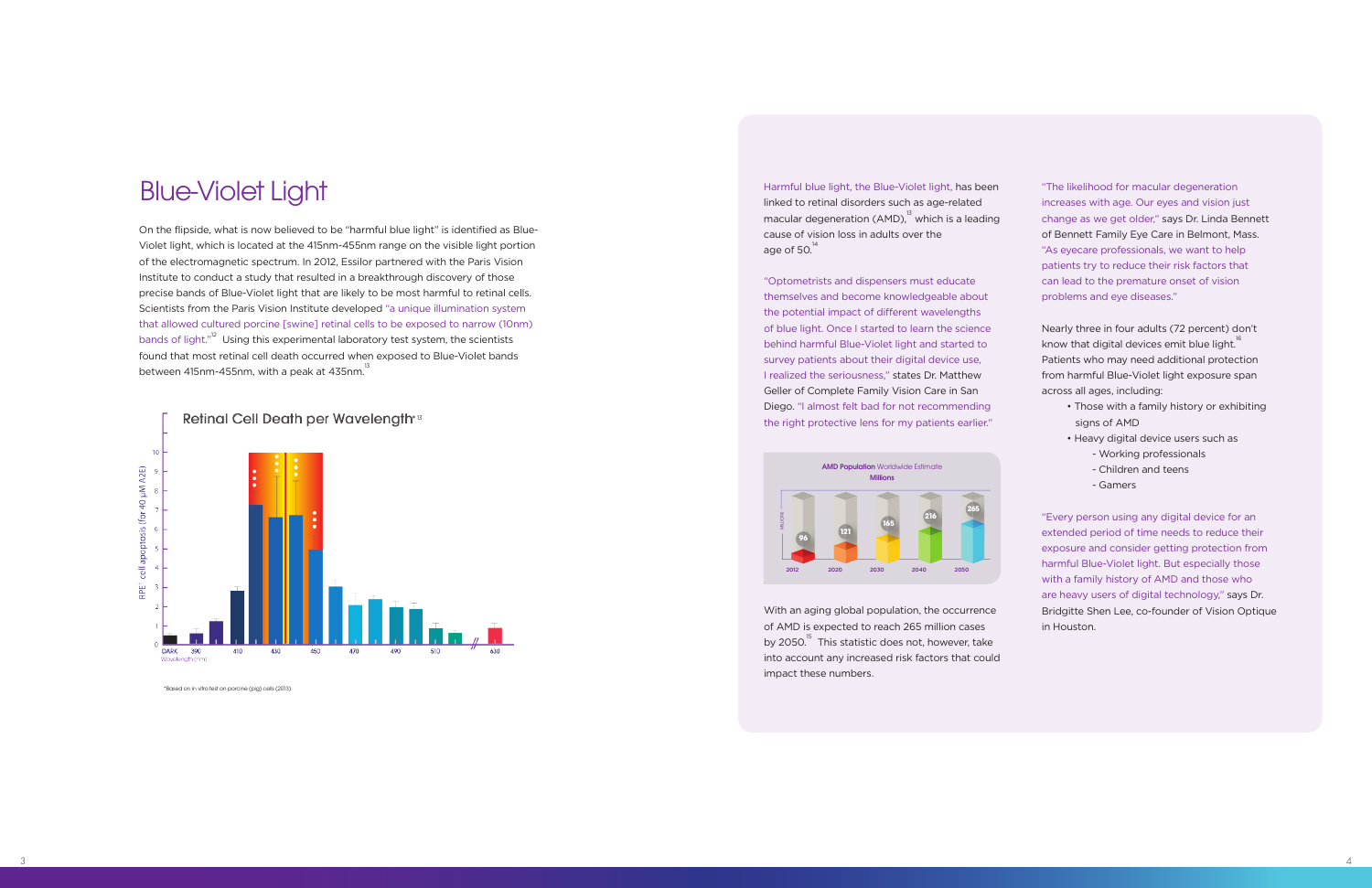## Doctor-Directed Dispensing

At Dr. Shen Lee's practice, they place a high priority on asking patients the right questions to determine their estimated level of exposure to harmful Blue-Violet light and to help determine the best lens recommendation.17 The conversation starts with the doctor in the exam room and continues with the dispenser during dispensing.

The mindset wherein the doctor recommends lens prescriptions with protective lens coatings is called Doctor-Directed Dispensing. Dr. Smick believes the only way to really take charge of a patient's visual

"Every member of our office wears Crizal® Prevencia®," explained Dr. Bennett. "That's how much we believe in the protection it provides."

needs is to note all prescriptions, including lens coating recommendations, in the patient's file and to discuss the reasons for these recommendations before the patient even leaves the exam room. This allows for a smooth handoff to a dispenser who can dispense to the patient according to the doctor's prescription and recommendation.

"Our patients love Crizal® Prevencia®," said Dr. Geller. "Once they understand the WHY—why they need it, why the lens has a slight purple hue, why it's so important for their eye health—they love the lens."

> **Patient research shows high patient satisfaction and intent to repurchase.**

To do this effectively, the doctors and dispensers need to know which lenses provide some protection from exposure to harmful Blue-Violet light without blocking the good blue light.

The *Crizal ® Prevencia®* **Difference** 

A recent survey of eyecare professionals familiar with Crizal® Prevencia® lenses reinforces this sentiment.<sup>18</sup> Eyecare professionals dispensing Crizal® Prevencia® believe the product provides the wearers with the best lenses for the health of their eyes (94 percent) and intend to continue selling the lenses (96 percent).

> **Eyecare professionals surveyed also report high satisfaction.**



**90% Overall satisfaction**



#### **Satisfaction with cosmetic**

The Crizal Prevencia proprietary formulation of anti-reflective treatments deflects Blue-Violet light while allowing beneficial light to pass through.



Remember, it's not about blocking blue light; it's about reducing exposure to harmful Blue-Violet light while letting beneficial Blue-Turquoise light through.

**Crizal® Prevencia® lenses feature Light Scan™ technology, which enables the lenses to deflect up to 20 percent of harmful Blue-Violet light hitting the front of the lens. In the laboratory test by the Paris Vision Institute, the specially coated lenses reduced retinal**  cell death by up to 25 percent.<sup>13</sup>



# **Crizal** PREVENCIA



**Selectively filters out up to 20 percent of harmful Blue-Violet light.**

**Allows beneficial light, including Blue-Turquoise light, to pass through.**

**Maintains excellent transparency with a clear, No-Glare lens for optimal vision at all times.**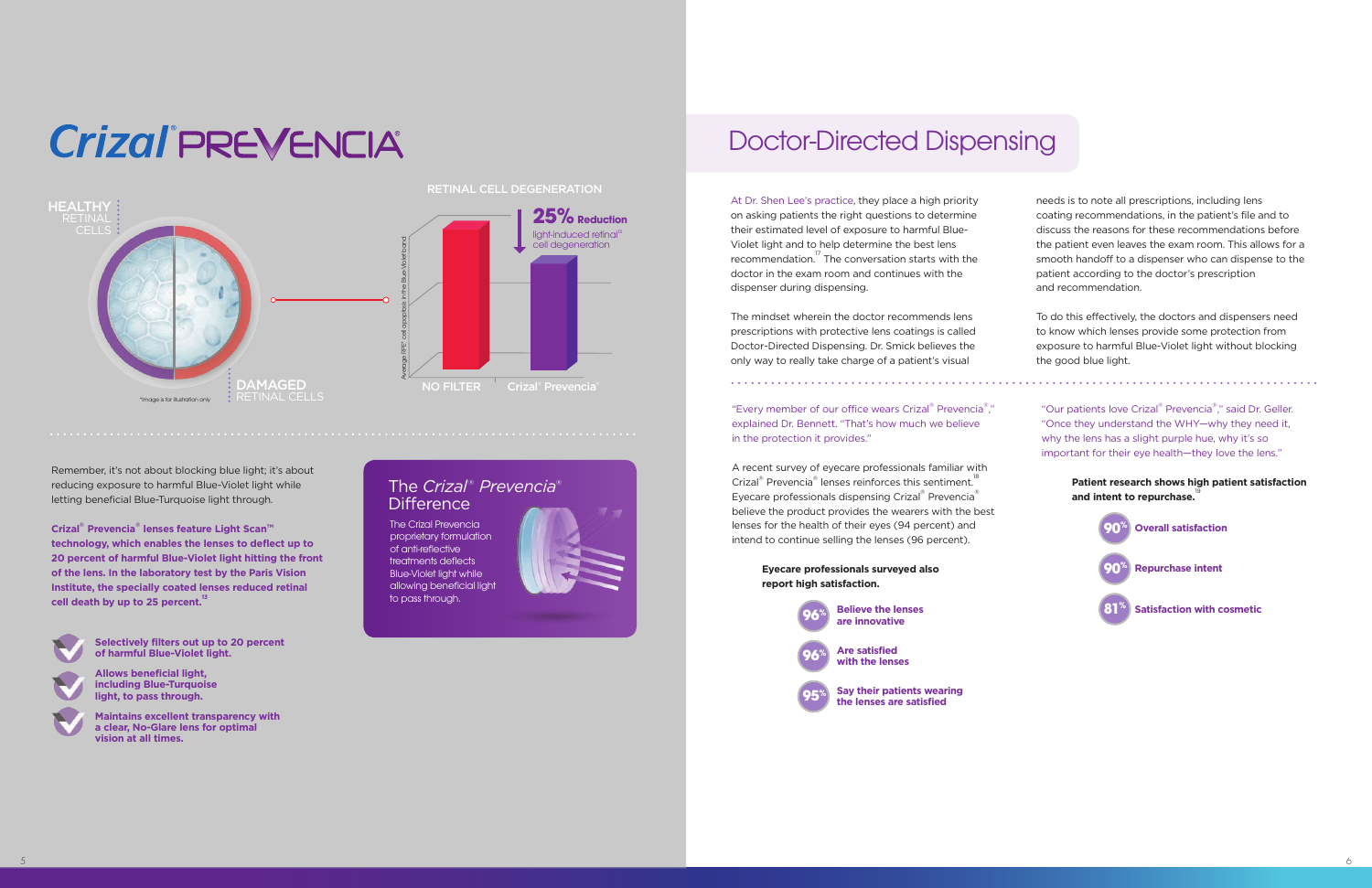

# Have the Blue Conversation: Exam Room

Optometrists explain how they start the Blue-Violet light conversation and make lens protection recommendations to their patients.



#### **Bridgitte Shen Lee, O.D.** *Vision Optique Houston, TX*

In the exam room, we talk to every patient about their digital device use. We added three areas of questions to

the electronic record template our practice uses to help us with this:

- 1) Computers—How many monitors? How many hours a day at home and work? Average of 2-4 hours, 4-6 hours, 6-8 hours, more?
- 2) Smart phone / tablet—Including social media, games, Internet, texting, watching movies, reading—asking how many hours a day do you spend looking at your smart phone and tablet combined? Average of 2-4 hours, 4-6 hours, 6-8 hours, more?
- 3) Print—What percentage of your reading is in actual print? Average estimate of 5%, 10%, 20%, more?

As we recommend Crizal® Prevencia® lenses in the exam room, we show patients glasses with a Crizal<sup>®</sup> Prevencia $^{\circ\!\!\!\!}$  lens on the right and a Crizal Avancé UV $^{\!\!\!\rm {}^{\scriptscriptstyle{\rm {TM}}}}$ lens on the left, because most of our patients already have the No-Glare lenses. We point out that they can see the lens' additional protection against harmful Blue-Violet light because of the slight purple hue being reflected. We tell patients, "This is what your new lenses will look like. It's reducing the bad Blue-Violet light by deflecting 20 percent of it."

Answering these specific questions really puts into perspective for patients how much they depend on digital devices, especially when we reveal the total



hours. This opens the door for our doctors to share with patients the concepts of harmful Blue-Violet light and its potential impact on the risk factors affecting the eyes over the long term.

The doctors and opticians reinforce to patients that the lenses are being recommended for a specific reason.

**Kirk Smick, O.D.** *Clayton Eye Center Morrow, GA*

A few years ago, I visited the Paris Vision Institute for three days. I spent time with some of the scientists and studied the methods

behind the discovery of harmful Blue-Violet light. As a doctor, it was important for me to comprehend the nuances of the research and Blue-Violet light's potential impact on the eyes. Once I learned about it, it became our duty to share the information with our patients.

When talking about the prevalence of exposure to harmful Blue-Violet light with patients, we relate it to their everyday lives. Most people understand that when they visit the local home improvement store to buy new light bulbs, they cannot purchase 60 watt or 100-watt incandescent bulbs because those bulbs are no longer made. There are new forms of indoor lighting we have to use. Couple this with how much time we spend on devices—especially how much time our children spend watching television, texting, playing games, reading, researching on

the Internet, etc.—and patients start to sense that change is in the air.

At the end of eye exams, we talk to patients about what we are prescribing and the reasons why. This prescription includes the recommended lens coatings that will help protect from harmful Blue-Violet light. The doctors escort patients to the optical dispensary, and in front of the patients we repeat to the optician what we are prescribing and why. Then, the optician reviews with patients what the lenses will be like.

At least three times during the office visit, each patient hears the lens coating recommendation and how it protects from harmful Blue-Violet light. Our doctors and opticians are in sync and we provide patients with all the information needed up front. This nearly eliminates any questions patients may have during the dispensary process.

#### **Linda Bennett, O.D.** *Bennett Family Eye Care Belmont, MA*

When learning about something new, everyone needs an "aha" moment before they really will change their minds and actions. For me, it was

witnessing how much time my four-year-old granddaughter spends on her tablet computer. For my staff and practice, it was realizing how much time we spend on computers and tablets throughout the day ourselves. Then when we replaced all of the lights in our office to LEDs, it really hit home that we're not looking through the same light anymore.

Now, everyone in the office wears Crizal® Prevencia® lenses that provide some protection from the harmful Blue-Violet light. This demonstrates to patients how concerned we are about the possible long-term effects of Blue-Violet light, and it makes it easy to talk to them about it. We can say to patients, we are wearing this protective lens right now. In fact, we actually have purple "I'm Wearing Prevencia<sup>®</sup>" pins that all our staff members wear on their lapels.



#### **Matthew Geller, O.D.** *Complete Family Vision Care San Diego, CA*

Eyestrain is the biggest complaint from my patients. Most patients will do anything to feel better at the computer, except to stop using the computer.

Once I've identified a patient at risk for AMD (family history, digital device use, sunlight exposure, smoker), I explain that new technology is available for their lenses that will block some of the damaging wavelengths of light. I show the patient the electromagnetic spectrum, point out ultraviolet (UV) light and that Blue-Violet light is adjacent to it. Then, I explain that Blue-Violet light is believed to be harmful to the retina.

Most patients know that UV light is bad, so visually showing them where Blue-Violet light is in relation to UV really makes an impact. Also, patients want options to improve their daily comfort and reduce eyestrain so prescription lenses with an exceptional anti-reflective coating will address this need. Therefore, the conversation is an easy one to have.